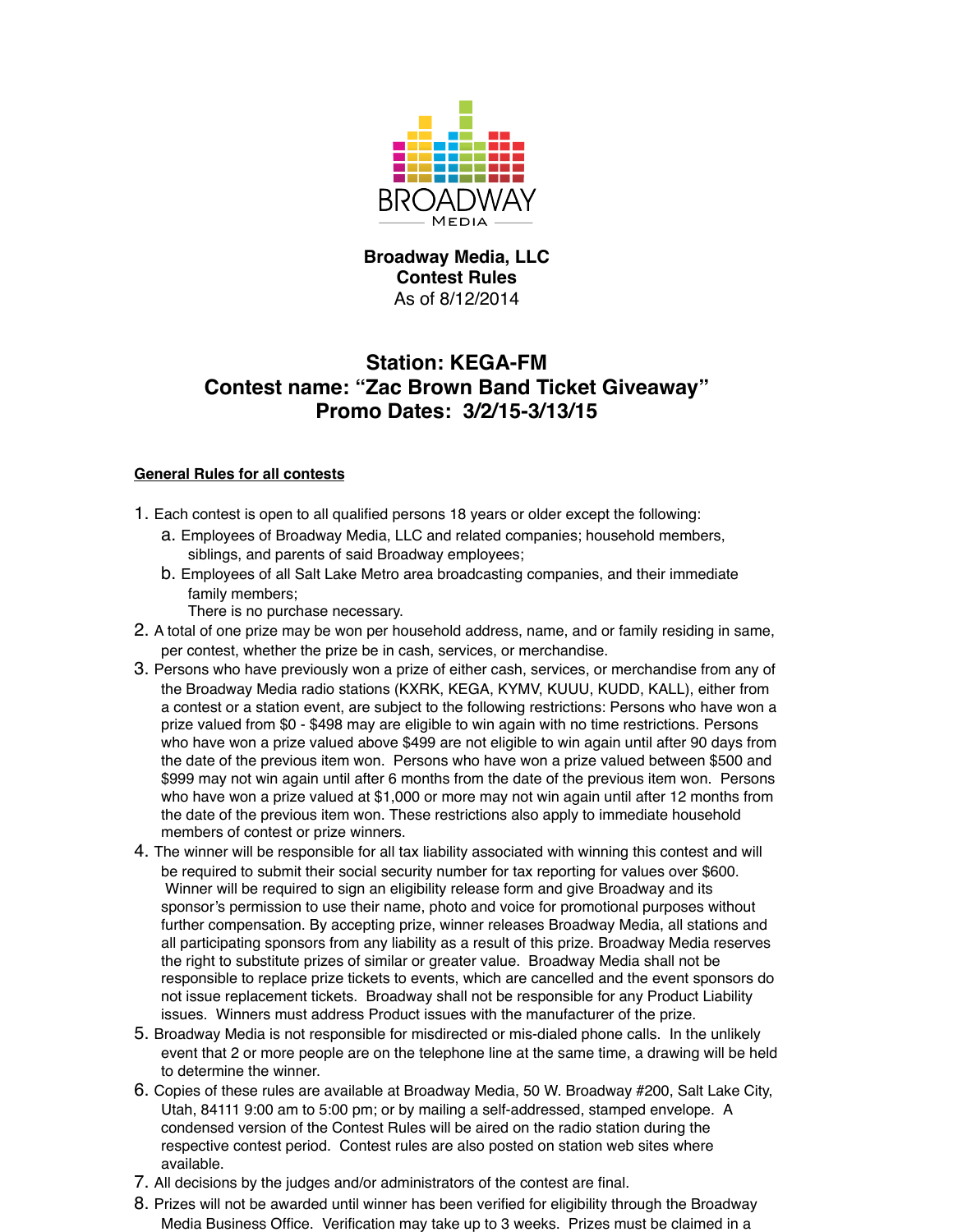- 7. All decisions by the judges and/or administrators of the contest are final.
- 8. Prizes will not be awarded until winner has been verified for eligibility through the Broadway Media Business Office. Verification may take up to 3 weeks. Prizes must be claimed in a timely manner. Prized not picked up within 30 days will be considered abandoned. Some prizes may expire. Broadway will not be required to replace expired items. Office hours for prize pickup are 9:00 am to 5:00 pm Monday through Friday at the address listed in #6.
- 9. Prizes are non-transferable and will be awarded to the winner only, based on eligibility.
- 10. Picture ID is required in order to claim a prize.
- 11. Prize will not be mailed. Winner must pick up prize in person and sign proof of receipt and contest rules.
- 12. Winner must be a legal resident of Utah.
- 13. Contest rules may be modified by Broadway Media at any time.

#### **Specific rules for this contest**

#### 14. **These are the specific contest rules for the "Zac Brown Band Tickets Giveaway" on KEGA-FM**

- 1. DATES OF CONTEST: "Zac Brown Band Tickets Giveaway" Contest will run from Mar 2, 2015 (5pm) – Mar 13, 2015 (5pm). (The "Contest Period").
- 2. HOW TO PLAY: Be caller ten at 866-551-1015 and listen for your que to call at 710a 1210p and 510p for your chance to win tickets to see Zac Brown Band this summer!
- 3. PRIZES: The contest prize is a pair of ticket to see Zac Brown Band this summer
- 4. We are not obligated to announce the winner
- 5. Prizes are non-transferable; no substitutions are permitted.
- 6. By participating, where allowed by law, all participants and winner(s) grant the Company exclusive permission to use their names, characters, photographs, voices, and likenesses in connection with this promotion of this and other contests and waive any claims to royalty, right, or remuneration for such use.
- 7. The Company reserves the right to change or discontinue the contest at any time and/or to extend the end date. If the contest is changed or discontinued, the Company assumes no liability of any kind to any player who has participated in the contest. Any changes to the contest rules will be announced on the Show and posted on the Show's website at www.1015theeagle.com within a reasonable time prior to taking effect. Material modifications shall be announced on-air, when practical. By participating in this contest, you agree to be bound by these contest rules, any modifications thereof, and by all other rules imposed by Company management. If due to circumstances beyond the control of Company, any event associated with this contest or the prize is delayed, rescheduled, postponed or cancelled, Company reserves the right, but not the obligation, to cancel or modify the contest and shall not be required to award a substitute prize.
- 8. These rules are in addition to, and complement, any rules said or posted that govern contests on the Show. In the event of any discrepancy between these rules and the Company's General Contest Rules as posted or otherwise disseminated, these rules shall supersede.
- 9. The rules, rights or regulations set forth by the Show for its contests will apply to any Show contest winner, including any winner of the "Zac Brown Band Tickets Giveaway" contest, and they may be subject to change without notice. The contest rules may be viewed on the Internet at www.1015theeagle.com.
- 10. 101.5 The Eagle and Broadway Media is not responsible for incorrect pouncing or missed phone calls or busy lines
- 11. There will be no roll overs of prizes
- 12. Prizes will have to be picked up by the winner at 50 west Broadway Suite 200 Utah 84101
- 13. Prizes are provided by Broadway Media
- 14. Broadway Media is not responsible for canceled concerts or postponed shows/ concerts
- 15. No Alternate prizes will be giving out due to concealed concert or postponed shows/ concerts
- 16. Not liable for lost or stolen tickets
- 17. Tickets not picked up before the concert will be forfeited and not obliged to give consolation prize in this circumstance
- 18. Tickets are valued at or around from estimated (\$150)